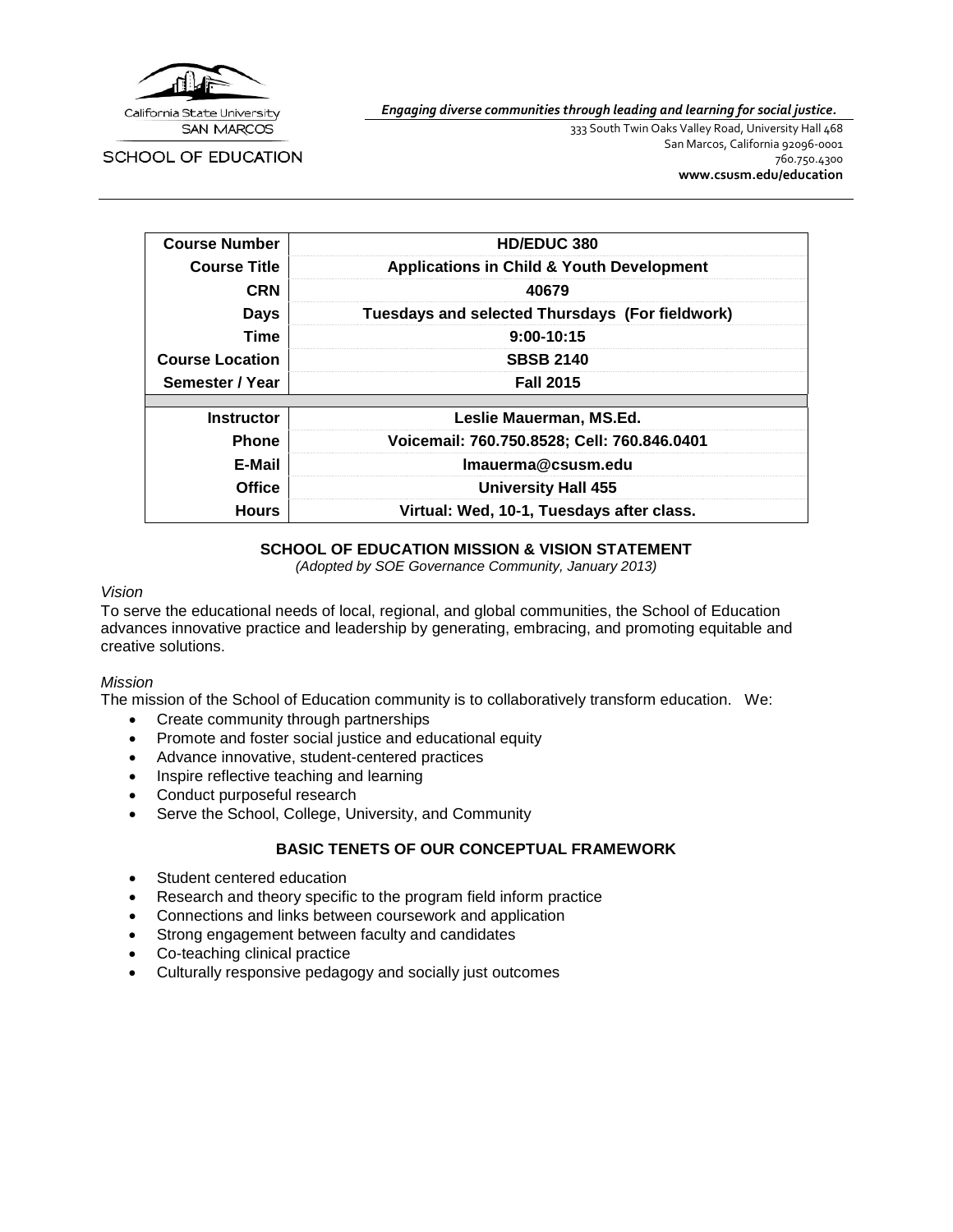### **COURSE DESCRIPTION**

Considers the social, cultural, cognitive, emotional, linguistic, and behavioral development of children and adolescents from multidisciplinary, multicultural, and applied perspectives. Students will learn major theories of development in order to apply that knowledge to their work in evidence-based services and programs for children and youth. Course includes a field experience component through which students will consider how their in-class learning is enacted in the lived experiences of children and youth. Special attention is given to identifying multicultural and sociocultural influences on development.

#### **Course Prerequisites**

This course requires twenty (20) hours of service learning in an approved facility which serves children or youth. Placements must be procured within the first two weeks of the course. If a student does not have the ability to perform 20 hours due to exchange student Visa concerns, this must be addressed immediately with the instructor.

#### **Course Objectives**

By the 15<sup>th</sup> week of this course, students will understand and recall major areas of cognitive development, including perception, language, memory, conceptual understanding, problems solving, social cognition, and acquisition of academic skills and apply those summaries to understanding the lived experiences of children and youth. Students will also gain an understanding of the ways in which academic theory is applied and actualized within the realm of health, human development and services, as well as cognitive function.

#### **Unique Course Requirements**

\*Special Note: Because this course requires a 20 hour field service component, a personal background check may be required. It is your responsibility to check with the agency you will be serving and to meet fingerprinting and other requirements in order to serve as a volunteer. All students must work with the Office of Service Learning [\(http://www.csusm.edu/ocsl/students/forms.html\)](http://www.csusm.edu/ocsl/students/forms.html) to ensure that proper procedures are followed and maintained throughout the term.

#### **Credit Hour Policy Statement**

#### Per the University Credit Hour Policy:

"Courses with face-to-face instruction include the expectation of a minimum of two hours outside of the classroom each week for each unit of credit engaged in learning. For courses with a "lecture" mode of instruction over an entire semester, each unit of credit corresponds to an 'hour' of class-time and two hours of student learning outside of class. For activity and laboratory modes of instruction, depending on the particular instructional mode, each unit of credit corresponds to two or three 'hours' of class-time, and two hours of student learning outside of class."

For EDUC/HD 380, this equals 2.5 hours of lecture for the first two weeks of the term and the last two weeks of the term, and 1.25 during weeks 3-13. Outside reading shall constitute 3.5 hours of outside reading and online assignments. Outside learning through activity and experiences shall include a minimum of 4 hours per week in the service learning setting, where a running hours log is maintained and submitted at the end of the term.

#### **REQUIRED TEXTS, MATERIALS AND ACCOUNTS**

Willingham, D. (2009). *Why Don't Students Like School? A Cognitive Scientist Answers Questions about How the Mind Works and What it Means for Your Classroom.* San Francisco, CA: Jossey-Bass. ISBN-13: 978-0470591963 ISBN-10: 047059196X

#### **Course Material Available**

#### **Cougar Courses**

Scholarly and applied articles from academic researchers and field practitioners are required and will be found in our Cougar Courses container, organized by week and topic. Assignments are also submitted through Cougar Courses.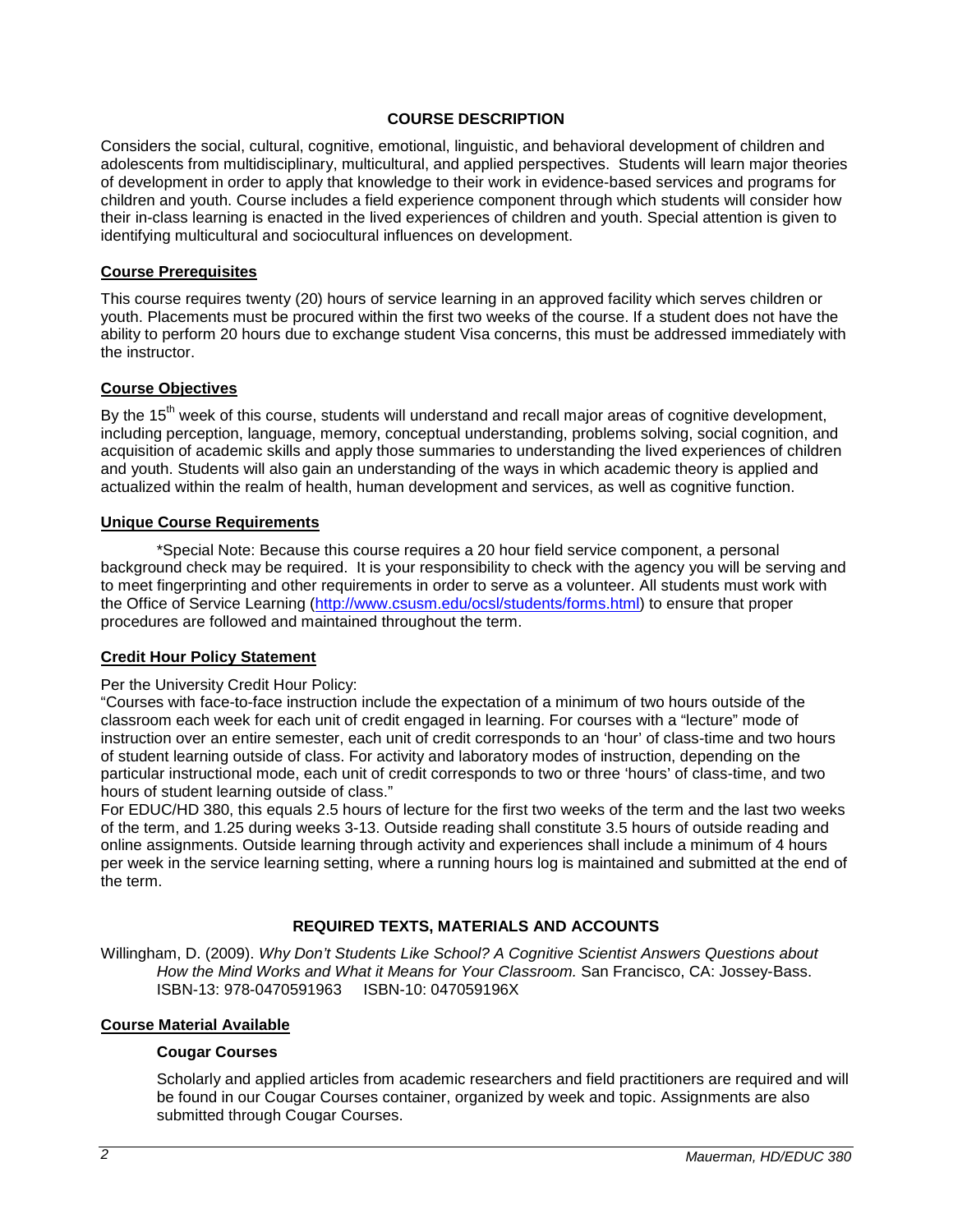## **COURSE LEARNING OUTCOMES**

Because the focus of this class is on an applied understanding of how children and youth develop cognitively, emotionally, and socially, all topics will be taught through interdisciplinary and multicultural perspectives. The topics listed below in the class schedule identify the main idea for each class session and will be discussed with an interdisciplinary lens. We will integrate findings from numerous related fields as we work to understand how theory enacts and manifests itself in the real lives of children and youth**.**

## **PROGRAM STUDENT LEARNING OUTCOMES (PSLOs)**

Upon successful completion of the course, students will be able to:

- 1. Describe the main principles of cognitive development, information processing, and sociocultural theory in order to identify how each is manifested in the lives of children and youth
- 2. Use the field experience to demonstrate how academic theory contributes to understanding observed differences in socially, culturally, and linguistically diverse children and youth
- 3. Understand and then evaluate the ways in which academic theory is applied within the realms of health, human services, and education
- 4. Apply knowledge gained from the field experience when considering influences such as environment, culture, family/sibling/friend relationships on the development of thought and reasoning
- 5. Create an understanding of what various theoretical constructs actually mean in the "real life" of children and youth
- 6. Summarize findings of empirical research in major areas of cognitive development, including perception, language, memory, conceptual understanding, problems solving, social cognition, and acquisition of academic skills and apply those summaries to understanding the lived experiences of children and youth.\*
- 7. Understand cognitive and developmental processes and determine how that knowledge can be best applied to work with children and youth in education and other human services fields.

## **GENERAL CONSIDERATIONS**

## **School of Education Attendance Policy**

Due to the dynamic and interactive nature of courses in the School of Education, all course participants are expected to attend all classes and participate actively. At a minimum, course participants *must attend more than 80% of class time*, or s/he may not receive a passing grade for the course at the discretion of the instructor. Individual instructors may adopt more stringent attendance requirements. Should the course participants have extenuating circumstances, s/he should contact the instructor as soon as possible. *(Adopted by the COE Governance Community, December, 1997)*

For EDUC 380 course: **Students missing three class sessions will earn grades reduced by one full grade.** Students missing four or more class sessions will earn grades reduced by two full grades. Leaving early or arriving late by more than 15 minutes constitutes one absence. Illness and emergencies are considered on a case-by-case basis, and students must notify the professor of any and all absences. However, notification of an absence does not constitute an excuse.

- Special attendance requirements include dependable, punctual, consistent attendance at Service Learning placement site, and required assignments pertaining to the site must be completed in real time.
- In accordance with the Administrative Course Drop policy, course participants must attend the presentation on the first Thursday of the course to hear the presentation by the speaker from the Office of Civic Engagement/Service Learning.

## **CSUSM Academic Honesty Policy**

Students will be expected to adhere to standards of academic honesty and integrity, as outlined in the Student Academic Honesty Policy. All assignments must be original work, clear and error-free. All ideas/material that are borrowed from other sources must have appropriate references to the original sources. Any quoted material should give credit to the source and be punctuated accordingly.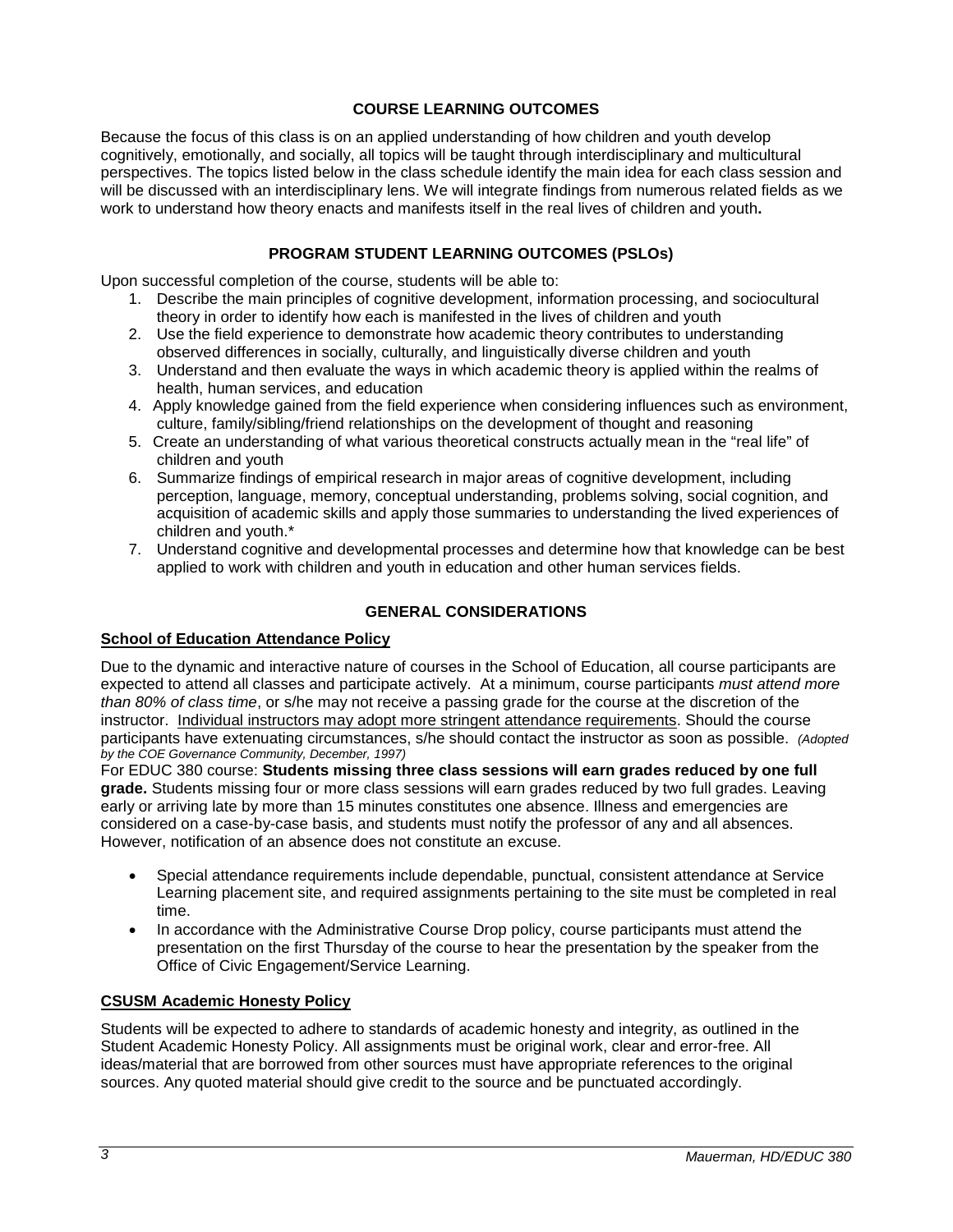Academic Honesty and Integrity: Students are responsible for honest completion and representation of their work. Your course catalog details the ethical standards and penalties for infractions. There will be zero tolerance for infractions. If you believe there has been an infraction by someone in the class, please bring it to the instructor's attention. The instructor reserves the right to discipline any student for academic dishonesty, in accordance with the general rules and regulations of the university. Disciplinary action may include the lowering of grades and/or the assignment of a failing grade for an exam, assignment, or the class as a whole.

Incidents of Academic Dishonesty will be reported to the Dean of Students. Sanctions at the University level may include suspension or expulsion from the University.

Refer to the full Academic Honesty Policy at:

[http://www.csusm.edu/policies/active/documents/Academic\\_Honesty\\_Policy.html](http://www.csusm.edu/policies/active/documents/Academic_Honesty_Policy.html)

### **Plagiarism**

As an educator, it is expected that each candidate (course participant) will do his/her own work, and contribute equally to group projects and processes. Plagiarism or cheating is unacceptable under any circumstances. If you are in doubt about whether your work is paraphrased or plagiarized see the Plagiarism Prevention for Students website [http://library.csusm.edu/plagiarism/index.html.](http://library.csusm.edu/plagiarism/index.html) If there are questions about academic honesty, please consult the University catalog.

#### **Students with Disabilities Requiring Reasonable Accommodations**

Students with disabilities who require reasonable accommodations must be approved for services by providing appropriate and recent documentation to the Office of Disabled Student Services (DSS). This office is located in Craven Hall 4300, and can be contacted by phone at (760) 750-4905, or TTY (760) 750- 4909. Students authorized by DSS to receive reasonable accommodations need to meet with their instructor during office hours or, in order to ensure confidentiality, in a more private setting.

### **All University Writing Requirement**

Statement on how the All-University Writing Requirement (850 words for a 1-unit course, 1700 words for a 2 unit course, and 2500 words for courses of 3 or more units) is satisfied in the course.

#### **Course Format**

HD/EDUC 380 is offered in a face-to-face, traditional (FT) instructional delivery format, as well as local online (LO) readings and assignments as found in the web-based Cougar Course, making the true format of the course a hybrid (HY) course by design.

#### **Necessary Technical Competency Required of Students**

Course participants are encouraged to bring an electronic devise such as a laptop or tablet for in-class assignment completion and submission, group work, as well as a web-search tool for the prepared lectures and activities.

Fluent familiarity with the use of MS Word is essential for the submission of assignments. This software is available for free in the Student Resources section of Cougar Courses.

#### **Contact Information for Technical Support Assistance**

For students the CSUSM Student Help Desk can be reached by telephone ( ) or in person. The Help desk is located on the second level of the Kellogg Library and can easily be accesses through the ground level doors to the Library near the campus flagpoles.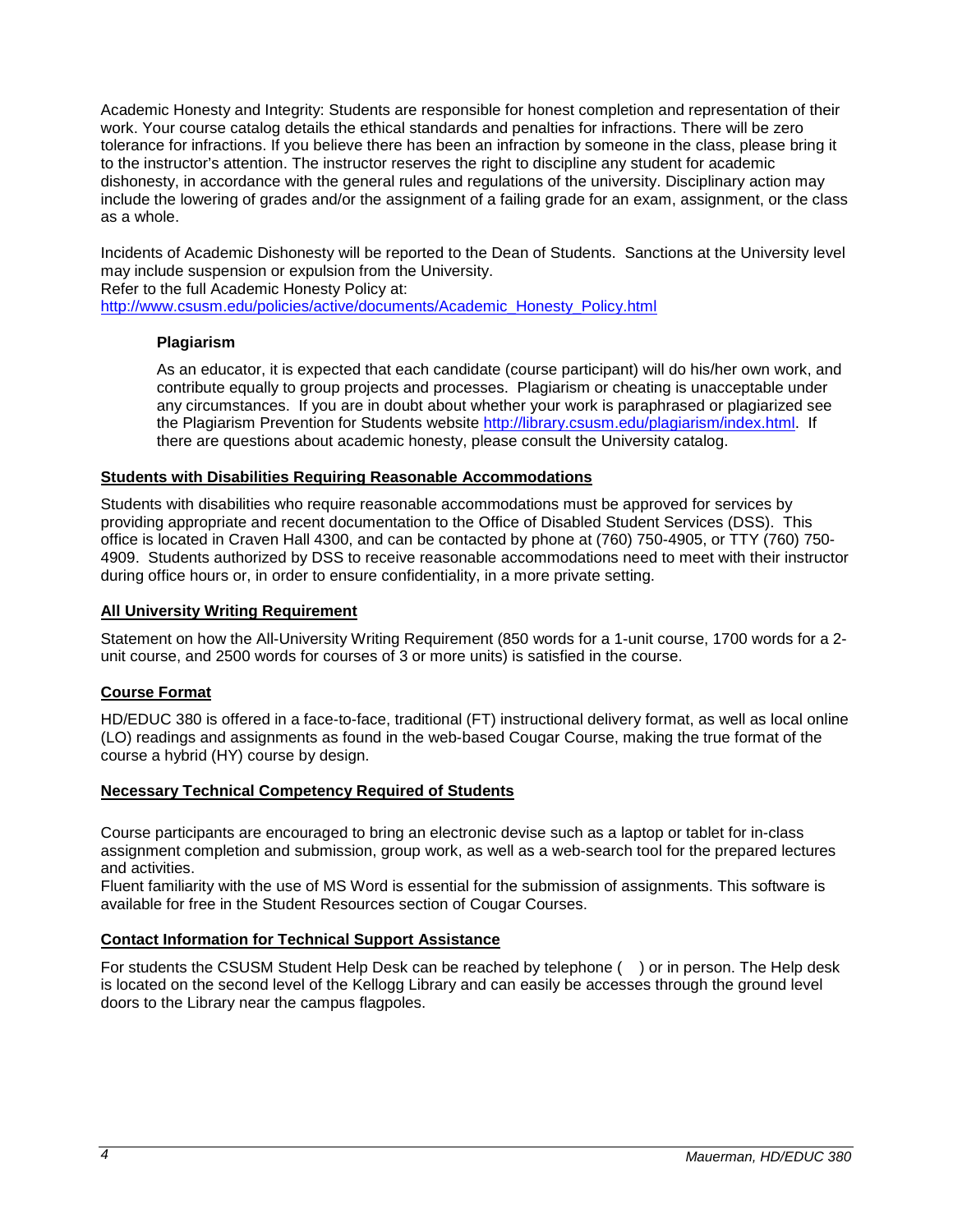## **Use of Technology**

Candidates (Course participants) are expected to demonstrate competency in the use of various forms of technology (i.e. word processing, electronic mail, Moodle, use of the Internet, and/or multimedia presentations). Specific requirements for course assignments with regard to technology are at the discretion of the instructor. Keep a digital copy of all assignments for use in your teaching portfolio. All assignments will be submitted online, and some will be submitted in hard copy as well. Details will be given in class.

## **Electronic Communication Protocol**

Electronic correspondence is a part of your professional interactions. If you need to contact the instructor, email is often the easiest way to do so. It is my intention to respond to all received e-mails in a timely manner. Please be reminded that e-mail and on-line discussions are a very specific form of communication, with their own nuances and etiquette. For instance, electronic messages sent in all upper case (or lower case) letters, major typos, or slang, often communicate more than the sender originally intended. With that said, please be mindful of all e-mail and on-line discussion messages you send to your colleagues, to faculty members in the School of Education, or to persons within the greater educational community. All electronic messages should be crafted with professionalism and care.

Things to consider:

- Would I say in person what this electronic message specifically says?
- How could this message be misconstrued?
- Does this message represent my highest self?
- Am I sending this electronic message to avoid a face-to-face conversation?

In addition, if there is ever a concern with an electronic message sent to you, please talk with the author in person in order to correct any confusion.

## **COURSE REQUIREMENTS AND GRADED COURSE COMPONENTS**

HD/EDUC 380 requires weekly journal reflections regarding readings and experiences, an Interview, a Poster presentation, a written report of the Service Learning Experience, and an online Final Examination.

## **Grading Standards**

Proofread and edit word-processed assignments prior to submission. Hand-written work is not accepted. Assignments are written in Arial, size12 font, and are double-spaced. Ensure the text is error-free (grammar, spelling), and ideas are logically and concisely presented. All citations, where appropriate, use American Psychological Association (APA) format. All submissions are to be submitted in assignment portals inside the Cougar Course; this is a paperless course.

| <b>Assignment Overview</b>                                            |    |
|-----------------------------------------------------------------------|----|
| Interview with a Youth                                                | 20 |
| Service Learning Reflective Report                                    | 25 |
| Presentation of Interview Findings & Implications;<br>Gallery Walk on | 10 |
| <b>Weekly Service Learning Reflection</b>                             | 15 |
| Final Exam: Online during Finals Week                                 | 20 |
| Participation, Engagement and Decorum                                 | 10 |
| <b>Total Points</b>                                                   |    |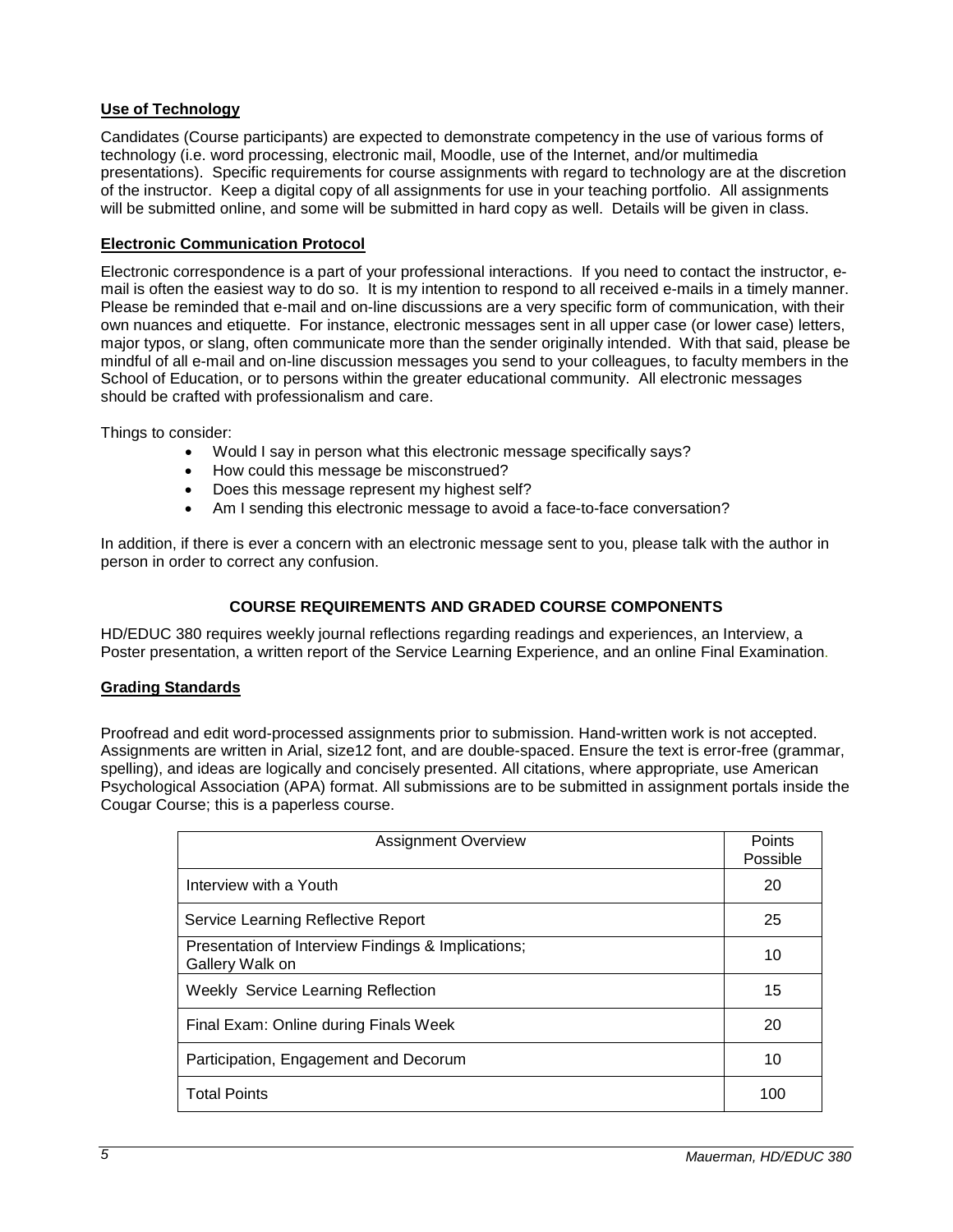## **Policy for Late/Missed Work**

#### Assignments are to be turned in on the due date by midnight. Exceptions must be granted in advance by the instructor.

## **Student Collaboration Policy**

Cooperative group assignments shall be conducted during class and will feature group roles and tasks for completion. Guidelines for these group interactions are provided, monitored and taken into account for final scoring.

## **Assignment Detail**

## **1. Weekly Reflection In-class Journal 15 points**

Each Tuesday, we will conduct an in-class assignment which will be a prompt regarding the reading or what you have experienced in your service learning setting—the goal here is to develop the report over time! This response portal is located inside the online course companion, so laptops are necessary in class. Those who cannot bring a computer will not be penalized, but the assignment is due at midnight on the night of that class meeting. 1 point each week

## **2. Interview With a Youth 20 points**

You will identify a child or adolescent with whom to work this semester. You will conduct a series of interviews centered on the major theories discussed in this course. Because the focus of this course is on *understanding how theories of development apply to the lived experiences of children and adolescents,* these interviews will encourage you to make those connections*.* This assignment encourages you to *create an understanding of what various theoretical constructs actually mean in the "real life" of children and adolescents*. See pages 6 & 7 for sample interview questions.

## **3. Service Learning Experience and Reflective Report: 25 points**

Because this course focuses on *understanding how theories of child and adolescent development are applied in daily practice*, you will spend 1-2 hours per week volunteering in a field-based program of your choice. You may volunteer in a public or private school classroom, a hospital, or a social work setting. You will document your interactions with the children or adolescents you encounter and write an analysis that makes connections between and among the theories we discuss in class and your experiences in the field. We will discuss procedures for identifying a field site, expectations for gaining permission to volunteer, and requirements for the write-up in class. See page 6 for questions to guide your thinking during the observations. Use the graphic organizer on page 8 to hold your thinking if you find it useful.

## **4. Presentation/ Gallery Walk (Interview and Implications) 10 points**

In order to emphasize the *importance of practically applying the theories and concepts from this class to the real world of children and adolescents*, you will prepare a presentation of the major findings from your service learning experience. This presentation can be a poster, PowerPoint, or any other creative format, and you will share the work in a Gallery Walk during the 15<sup>th</sup> week of the course. Your presentation must summarize your findings from the service learning experience and *discuss their implications for education, social work, and other human services fields*.

## **5. Final Exam 20 points**

During finals week, you will take a comprehensive final exam in order to demonstrate your understanding of the major theories and concepts related to child and adolescent development and *how they apply to education and human services*.

Because research suggests that the act of retrieving information on a regular basis aids in retention, there will be 2-3 questions given at the end of class each Tuesday. These questions represent the primary learning undertaken that week and should be used to create a study guide. These questions will become part of the final exam.

## **6. Participation and classroom decorum 10 points**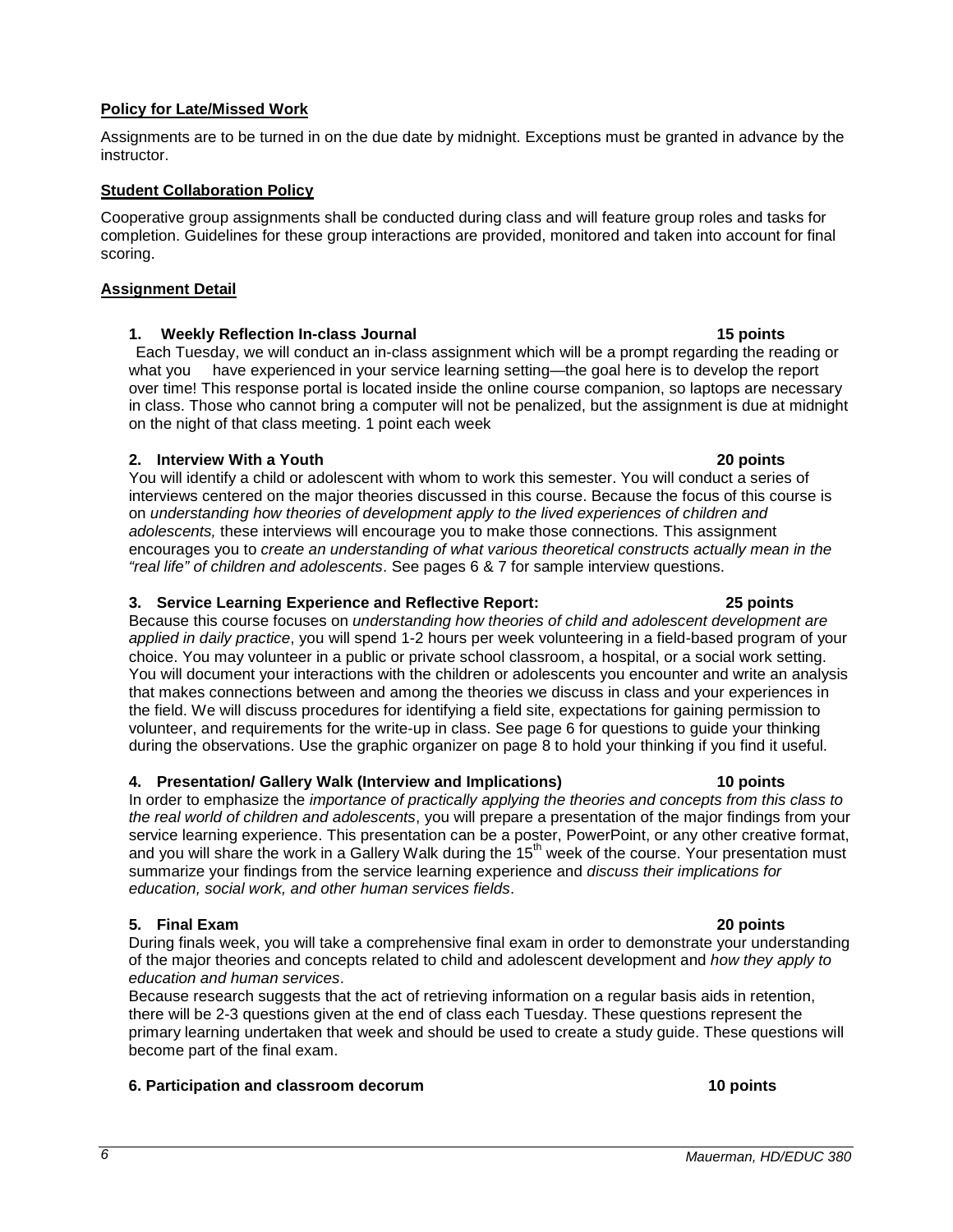## **EDUC 380** *TENTATIVE* **CLASS SCHEDULE**

# **FALL 2015 – MAUERMAN T /TH 9-10:15 SBSB ROOM 2140**

| <b>Week</b>                                  | <b>Topic</b>                                                                                                                                                                                                 | <b>Readings &amp;</b><br><b>Assignments</b>                       |
|----------------------------------------------|--------------------------------------------------------------------------------------------------------------------------------------------------------------------------------------------------------------|-------------------------------------------------------------------|
| 1<br>$T$ 9/1<br>Th 9/3                       | T: Course O'view, Introduction to brain development<br>Th: Social influences & multicultural perspectives on<br>development                                                                                  | National Geographic<br>article "The Teenage<br>Brain"             |
| $\overline{2}$<br>T 9/8<br><b>Th</b><br>9/10 | T: Vygotsky, the sociocultural perspective, and the influence of<br>social contexts on behavior<br>Th: Vygotsky II                                                                                           | Vygotsky PDF<br>Willingham, Chapter 1                             |
| $\mathbf{3}$<br>T 9/15                       | T: Memory development (working and long-term) and<br>information processing<br>Th: Service Learning-Note taking Prompt: notice the<br>children's memory capacities and how they process information          | Cowan PDF<br>PDF on memory in<br>general<br>Willingham, Chapter 3 |
| $\overline{\mathbf{4}}$<br>T 9/22            | T: Development of the four domains of literacy<br>Th: Service Learning- Note taking Prompt: Notice how the<br>children use reading, writing, speaking, and listening to<br>communicate and make meaning      | Kuhl article<br>Language Development<br><b>PDF</b>                |
| 5<br>T 9/29                                  | T: Problem solving and metacognition<br>Th: Service learning- Note taking Prompt: Observe how the<br>children react to problems, challenges, and difficulties                                                | Joseph & Strain article                                           |
| 6<br>T 10/6                                  | T: Problem solving and critical thinking<br>Th: Service learning- Note taking Prompt: Observe whether<br>and how the children employ the critical thinking strategies we<br>discuss on Monday                | Re-read the Joseph &<br>Strain article                            |
| 7<br>T.<br>10/13                             | T: Academic skills<br>Th: Service learning- Note taking Prompt: Notice children's<br>attitudes toward achieving academically; Identify social<br>influences on their academic work                           | Willingham, Chapters 2,<br>4, 5, 86                               |
| 8<br>T.<br>10/20                             | T: Development of identity: Self, ethnic, situational<br>Th: Service learning- Note taking Prompt: Identify how the<br>children appear to view themselves; Notice any social and<br>multicultural influences | Klimstra article                                                  |